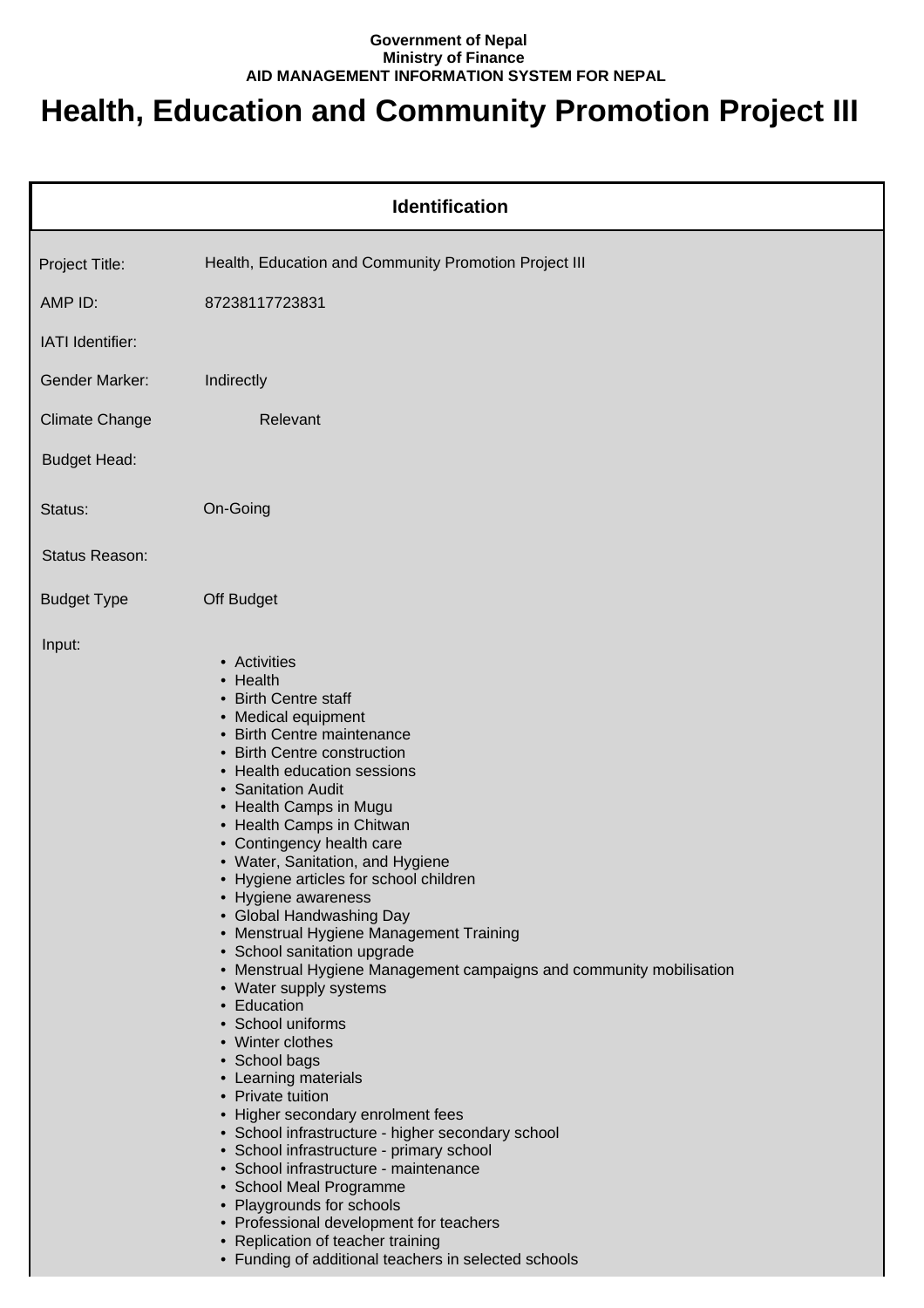|         | • Science and IT labs<br>• School libraries<br>• "Reading Clubs" - financial incentive for facilitators<br>• Child Club initiatives<br>• Extra scholarships<br>• Disability<br>• Daily needs support for Deaf and Blind Children's Hostels in Gamgadhi<br>• Equipment for new Blind Children's Hostel<br>• Differently able children hostel construction<br>• Salary top-up for wardens for Deaf and Blind Children's Hostels in Gamgadhi<br>• Livelihoods & Environment<br>• Income Generation Programme<br>• Energy-efficient cook stoves<br>• Solar light home systems (off-grid)<br>• Environmental awareness activities<br>• Improved waste collection points<br>• School and village clean-ups<br>• World Environment Day<br>• Wooden guideposts and educational signage<br>• Clean-up of Rara National Park<br>• Social Support                                                                                                                                                                                                                                                                                                                                                                                                 |
|---------|----------------------------------------------------------------------------------------------------------------------------------------------------------------------------------------------------------------------------------------------------------------------------------------------------------------------------------------------------------------------------------------------------------------------------------------------------------------------------------------------------------------------------------------------------------------------------------------------------------------------------------------------------------------------------------------------------------------------------------------------------------------------------------------------------------------------------------------------------------------------------------------------------------------------------------------------------------------------------------------------------------------------------------------------------------------------------------------------------------------------------------------------------------------------------------------------------------------------------------------|
| Output: | Outputs: The key out puts are described below.<br>Health<br>13 Birth Centres are operated in remote and underserved areas of Mugu.<br>2 new birth centres are constructed<br>24 health education sessions are completed in 13 birth centre catchment areas<br>1000 rural households in Mugu audited for improved sanitation<br>Access to basic health services facilitated through 2 health camps in Mugu and 2 health camps<br>in Chitwan<br>Access to emergency medical care are facilitated at least to 50 patients in the project areas<br>3500 children and youth are exposed regularly to hygiene promotion<br>3500 children and youth are supplied with essential hygiene materials<br>4 Menstrual Hygiene Management Training targeting midwives and project staff will be<br>organised<br>4 schools are upgraded for Menstrual Hygiene Management<br>Access to qualified water sources will be achieved in 2 villages                                                                                                                                                                                                                                                                                                         |
|         | Education 3526 children are supported for their schooling.<br>3 schools' infrastructure is newly built and equipment upgraded.<br>20 schools' infrastructure will be repaired and maintained.<br>3 Schools' playground and its environment are improved.<br>75 Teachers teaching capacity is improved through training and micro teaching practices.<br>5 schools will be supported with science lab and information technology<br>3 schools will be supported with library and 3 schools will be supported to organise reading<br>clubs<br>5 child clubs will be supported to organise their environmental, health and awareness activities<br>30 children with disability are supported for schooling<br>I Hostel will be constructed for the deaf children<br>Livelihood and environment<br>More than 100 families will be supported for income generation activities through fruit and<br>vegetable farming<br>367 HH will be provided energy efficient metal stoves<br>370 HH will be provided solar lights home systems<br>Several environment awareness, cleaning and advocacy programmes will be run in Chitwan,<br>Mugu and Nuwakot<br>Social support will be dispensed to the individuals facing extreme livelihood hardship |
|         |                                                                                                                                                                                                                                                                                                                                                                                                                                                                                                                                                                                                                                                                                                                                                                                                                                                                                                                                                                                                                                                                                                                                                                                                                                        |

Outcome: Outcomes: The overall outcomes of the project as per project components are mentioned below.

## **Health**

- Increased access to ANC, supervised deliveries, and PNC in remote and underserved areas.

- Increased access to basic health services and emergency care

- Increased awareness of sound hygienic behaviours amongst children and youth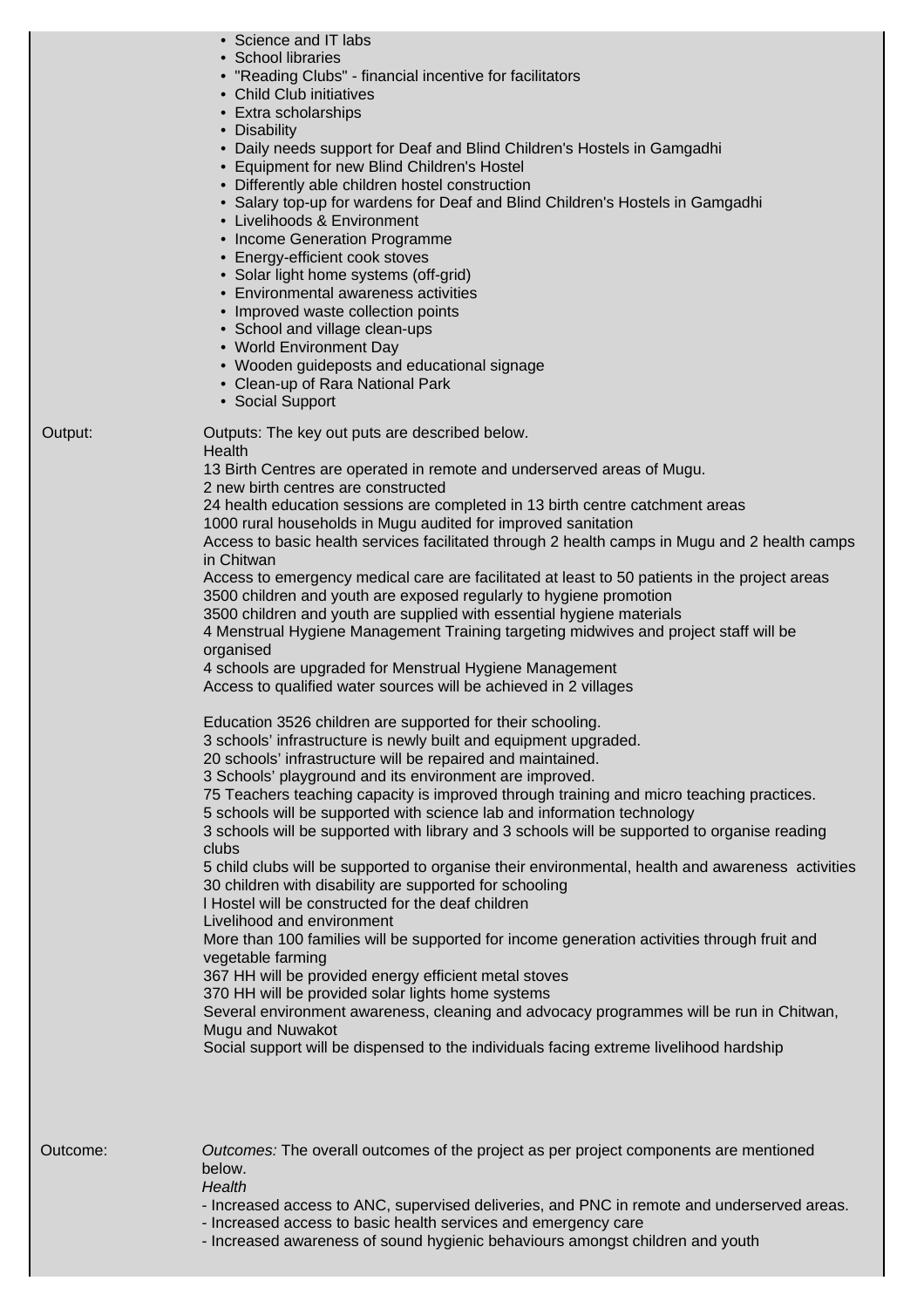|                                   | - Increased access to improved sanitation and clean water<br>Education<br>- Increased access to ECD, primary, and secondary education |
|-----------------------------------|---------------------------------------------------------------------------------------------------------------------------------------|
|                                   | - Improved quality of rural ECDs and schools                                                                                          |
| Impact:                           | Impact: The overall impact of the project as per project components are mentioned below.<br>Health                                    |
|                                   | Increased access to basic health services and emergency care in project areas<br>- Improved WASH environment in project areas         |
|                                   | Education<br>- Strengthen equitable access to quality education at ECD, primary, and secondary level in<br>project areas              |
| Treasury Type:                    |                                                                                                                                       |
| Humanitarian Ald:                 | <b>No</b>                                                                                                                             |
|                                   |                                                                                                                                       |
|                                   |                                                                                                                                       |
|                                   |                                                                                                                                       |
|                                   |                                                                                                                                       |
|                                   |                                                                                                                                       |
|                                   |                                                                                                                                       |
|                                   |                                                                                                                                       |
|                                   |                                                                                                                                       |
|                                   |                                                                                                                                       |
|                                   | <b>Planning</b>                                                                                                                       |
| Date of Agreement                 | 2015-01-16                                                                                                                            |
| Date of effectiveness             |                                                                                                                                       |
| Proposed Start Date 2020-01-01    |                                                                                                                                       |
| <b>Actual Start Date</b>          |                                                                                                                                       |
| <b>Planned Completion</b><br>Date | 2022-01-31                                                                                                                            |

| Location        |            |
|-----------------|------------|
| Location        | Percentage |
| Karnali Pradesh | 75.0%      |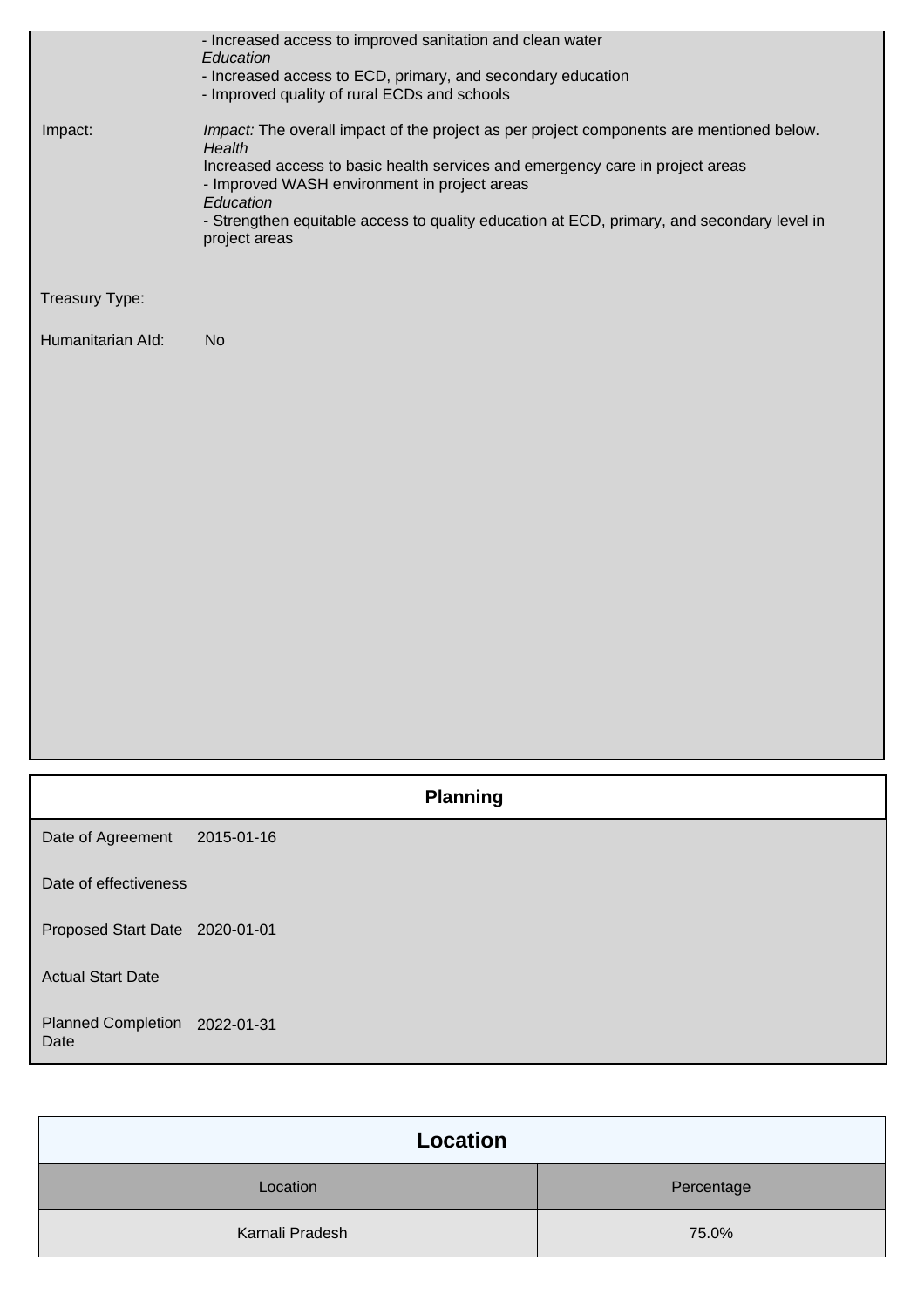| Location        | Percentage |
|-----------------|------------|
| Bagmati Pradesh | 25.0%      |

| <b>Sector</b>                                |            |  |
|----------------------------------------------|------------|--|
| Sector                                       | Percentage |  |
| Nepal Sector Classification EDUCATION 0      | 37.0%      |  |
| Nepal Sector Classification HEALTH 0         | 28.0%      |  |
| Nepal Sector Classification DRINKING WATER 0 | 8.0%       |  |
| Nepal Sector Classification MISCELLANEOUS 0  | 15.0%      |  |
| Nepal Sector Classification LIVELIHOOD 0     | 12.0%      |  |

| <b>Implementing/Executing Agency</b>                              |        |  |
|-------------------------------------------------------------------|--------|--|
| Donor                                                             |        |  |
| <b>Back To Life</b>                                               | 0.0%   |  |
| <b>Responsible Organization</b>                                   |        |  |
| Ministry of Land Management, Cooperatives and Poverty Alleviation | 15.0%  |  |
| Ministry of Water Supply                                          | 8.0%   |  |
| Ministry of Health and Population                                 | 28.0%  |  |
| Ministry of Agriculture, Land Management and Cooperatives         | 12.0%  |  |
| Ministry of Education, Science and Technology                     | 37.0%  |  |
| <b>Executing Agency</b>                                           |        |  |
| <b>Back To Life</b>                                               | 100.0% |  |
| <b>Implementing Agency</b>                                        |        |  |
| <b>NGOs</b>                                                       | 100.0% |  |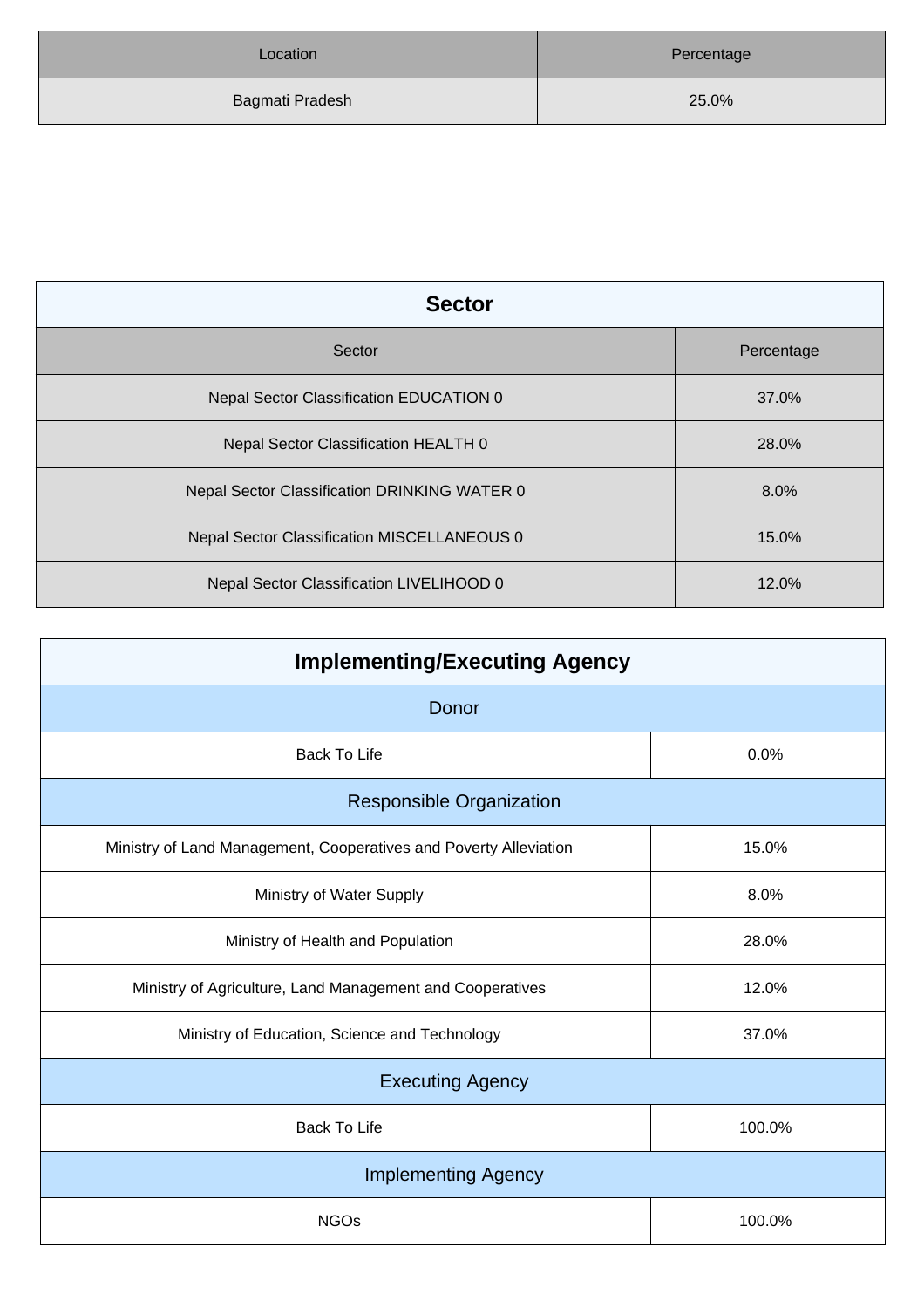| <b>Funding</b>             |                       |                    |                               |             |                     |
|----------------------------|-----------------------|--------------------|-------------------------------|-------------|---------------------|
| Transaction<br>Date        | Type of<br>Assistance | Mode of<br>Payment | Post Earthquake<br>Assistance | Commitment  | <b>Disbursement</b> |
| <b>Back To Life</b>        |                       |                    |                               |             |                     |
| <b>Actual</b>              |                       |                    |                               |             |                     |
| 6/16/2015                  | <b>Grant Aid</b>      | Cash               | No                            | 2,951,968   |                     |
| Total                      |                       |                    | 2,951,968                     | $\mathbf 0$ |                     |
| Total (Back To Life)       |                       |                    | 2,951,968                     | $\mathbf 0$ |                     |
| <b>UNDISBURSED BALANCE</b> |                       |                    | 2,951,968                     |             |                     |

| <b>Progress Achieved</b>       |  |
|--------------------------------|--|
| Progress Achieved:             |  |
| Key Problems:                  |  |
| Steps Taken to Solve Problems: |  |

| <b>Funding Information</b>        |             |  |
|-----------------------------------|-------------|--|
| <b>Total Actual Commitment</b>    | 2,951,968   |  |
| <b>Total Planned Commitment</b>   | $\mathbf 0$ |  |
| <b>Total Actual Disbursement</b>  | 0           |  |
| <b>Total Planned Disbursement</b> | 0           |  |
|                                   |             |  |